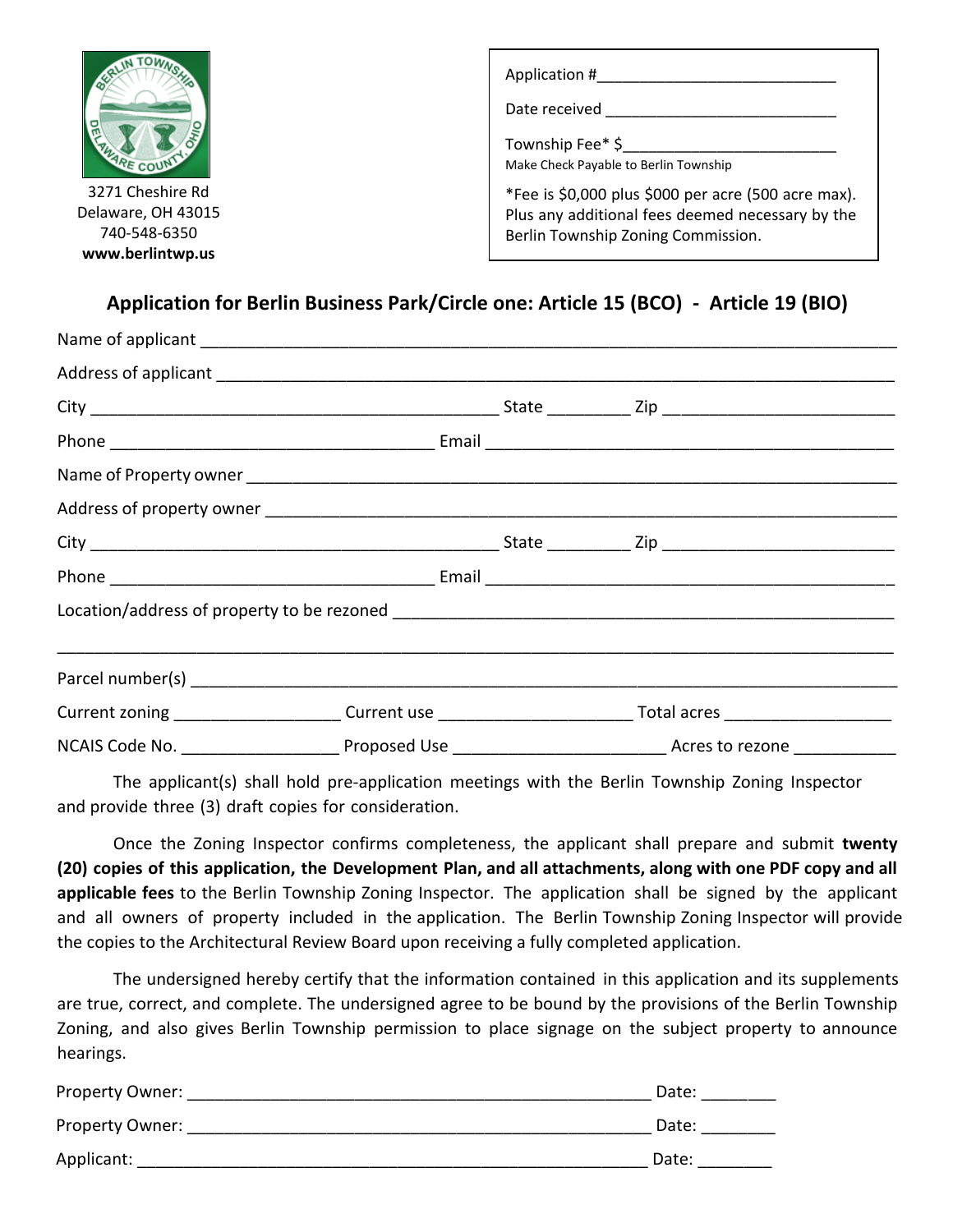# *clearly address by way of header*

and summary in sequence he followin su or in informa ion and documen a ion in e and ma form *rƚicle ϭϱ Ͳ ϭϱ͘Ϭϲ ;ͲͿ*; Article 19 - 19.06 (B-C). (WleĂƐe Ɛee teŵƉlĂte ĨŽr edžĂŵƉle)

- I) A survey plat and legal description by a registered Ohio surveyor showing the size and location of the proposed development.
- II) A finished grading plan drawn at a scale of 1"=100' or other scale acceptable to the Zoning
- III) An exhibit demonstrating environmentally-sensitive areas such as the 100-year floodplain, wetlands, and slopes grater than 20%
- IV) A Development Plan drawn to a scale of at least 1"=100' or other scale acceptable to the Zoning Inspector demonstrating the details listed therein.

# **The Development Plan Contents shall include in text and map form the following proposed features:**

**A.** The general development character and all permitted uses, identified by NAICS code, and accessory uses to be located on the tract including the limitations or controls to be placed on all uses, with proposed lot sizes, and minimum setback requirements. Other development features, including landscaping, entrance features, signage, pathways, sidewalks, recreational facilities, common open space areas, and all commonly owned structures shall be shown in detail identifying the quantity and type and typical section of each.

**B.** Architectural design criteria including materials, colors and elevations for all structures and criteria for proposed signs that comply with the architectural requirements of this resolution.

- **C.** Building heights and dimensions.
- **D.** Off-street parking.

**E.** Landscape Plan identifying each plant, shrub, or tree by name, its size at planting, and rendering of how that area of the development would look in elevation.

**F.** Signage plan, showing all proposed signage and dimensions.

**G.** Exterior Lighting Plan to show how exterior lighting fixtures will be shaded whenever necessary to avoid casting direct light upon any adjoining property.

**H.** The proposed provisions for water, fire hydrants, sanitary sewer, and surface drainage with engineering feasibility studies or other evidence of reasonableness. Line sizes and locations, detention basins and drainage structures shall be drawn. A copy of letters from the **County Engineer** and **Sanitary Engineer** stating general feasibility road geometries, surface drainage, and the provision of sewer shall be included.

**I.** A Traffic Impact Analysis by a competent traffic engineer, based upon new trip generation as estimated by the **Delaware County Engineer's standards** and showing the proposed traffic patterns, public and private streets, and other transportation facilities, including their relationship to existing conditions, topographical and otherwise. An **internal traffic flow diagram** showing the vehicle movements and circulations internal to the site (including any private roads) shall also be submitted**.**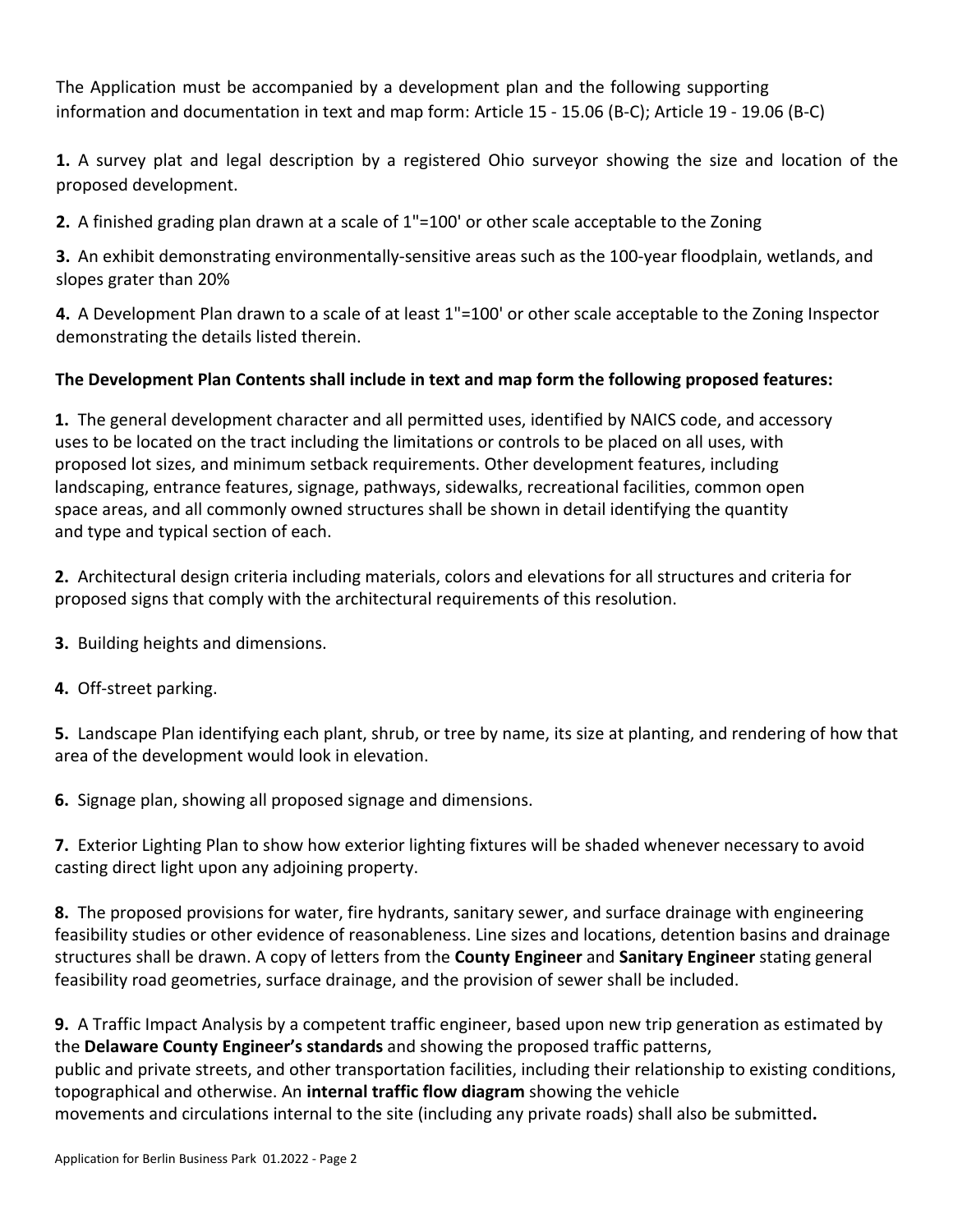**J.** The relationship of the proposed development to existing and probable uses of surrounding areas during the development timetable.

**K.** Location of all uses within the site and the location of schools, parks and other public facility sites within or adjacent to the site.

**L.** The proposed time schedule for development of the site including streets, buildings, utilities, and other facilities.

**M.** If the proposed timetable for development includes developing the land (including open space) in phases, **all phases** developed after the first, which in no event shall be less than five (5) acres or the whole tract (whichever is smaller), shall be fully described in textual form in a manner calculated to give Township Officials definitive guidelines for approval of future phases. This schedule shall include a detailed list of all items to be constructed in each phase of the development, including but not limited to any amenities such as fountains, tot lots, etc. This information must also include a set of documents for establishing any proposed Homeowners' Association including the proposed time frames for turning said association over to the residents. The phasing plan must also include information to clearly indicate that the requirements of Section 15.05(A)(5)(b) are being met.

**N.** The ability of the applicant to carry forth this plan by control of the land and the engineering feasibility of the plan.

**O.** Evidence of the applicant's ability to post a bond or an irrevocable letter of credit if the plan is approved assuring completion of public service facilities to be constructed within the project by the developer.

**P.** All drawings that are a part of the Development Plan shall respectively bear the seals of the preparing architect, landscape architect, and/or professional engineer. The respective professional attaching his or her seal to the drawings must be licensed to practice in the state of Ohio.

**Q.** The manner and method to be utilized in order to achieve and maintain compliance with the general criteria for the respective district.

**R.** The manner in which the applicant will mitigate any nuisance effects of the proposed uses such as, but not limited to: a) Fire and Explosion Hazards; b) Air Pollution; c) Glare, Heat and Exterior Lighting; d) Dust and Erosion; e) Liquid or Solid Wastes; f) Vibration and Noise; g) Odors.

**S.** The proposed locations of any proposed cluster **mailbox** units, associated off-street parking spaces, and proposed methods for maintaining said units and parking spaces.

**T.** Letters required include: Delaware County Regional Planning Commission (DCRPC), Berlin Township Fire, Delaware County Engineer (see above); Delaware General Health District and/or Ohio EPA (for On-site Water and/or Wastewater System): Delaware Soil and Water; Any other applicable Federal, State, and/or local agencies.

**U.** The Township Zoning Commission and Board of Township Trustees may impose special additional conditions relating to the development with regard to type and extent of public improvements to be installed. This includes but is not limited to landscaping, development, improvement, and maintenance of common open space as well as any other pertinent development characteristics.